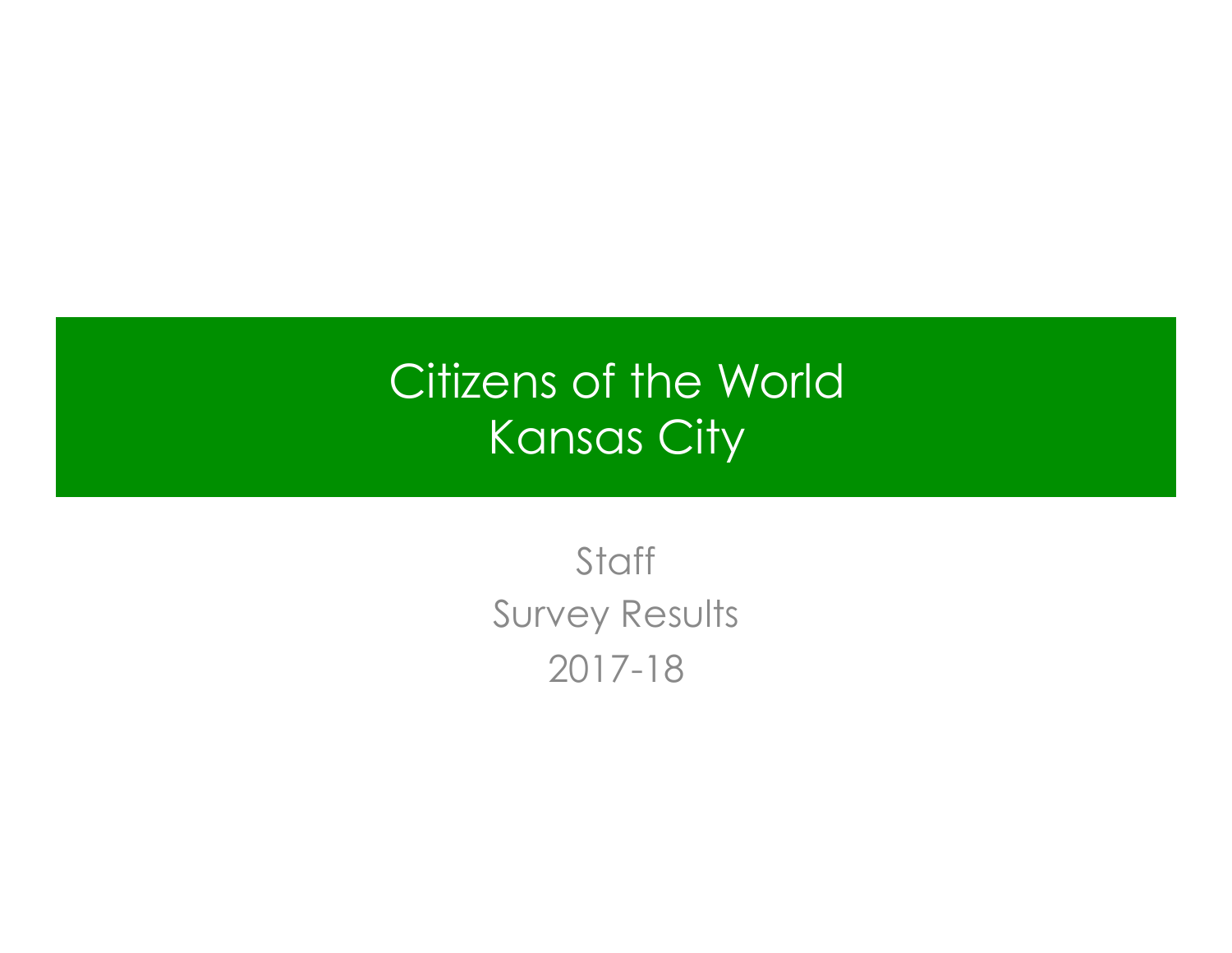#### **Introduction**

Each year, CWCS conducts stakeholder surveys (Family and Staff) as a service to CWC Kansas City. The surveys serve as an important source of information in tracking progress toward our shared goals:

- The Leadership and Staff Surveys help understand employee engagement and satisfaction, and gather feedback on key initiatives and areas for improvement.
- The Family Survey provides information on family engagement, satisfaction with program, feedback on the CWC Way, and family input regarding regional and school priorities.

Following the Staff Survey results, we have provided informational slides on the GALLUP Q12 which makes up the foundation of both employee surveys.

Thank you,

Citizens of the World Charter Schools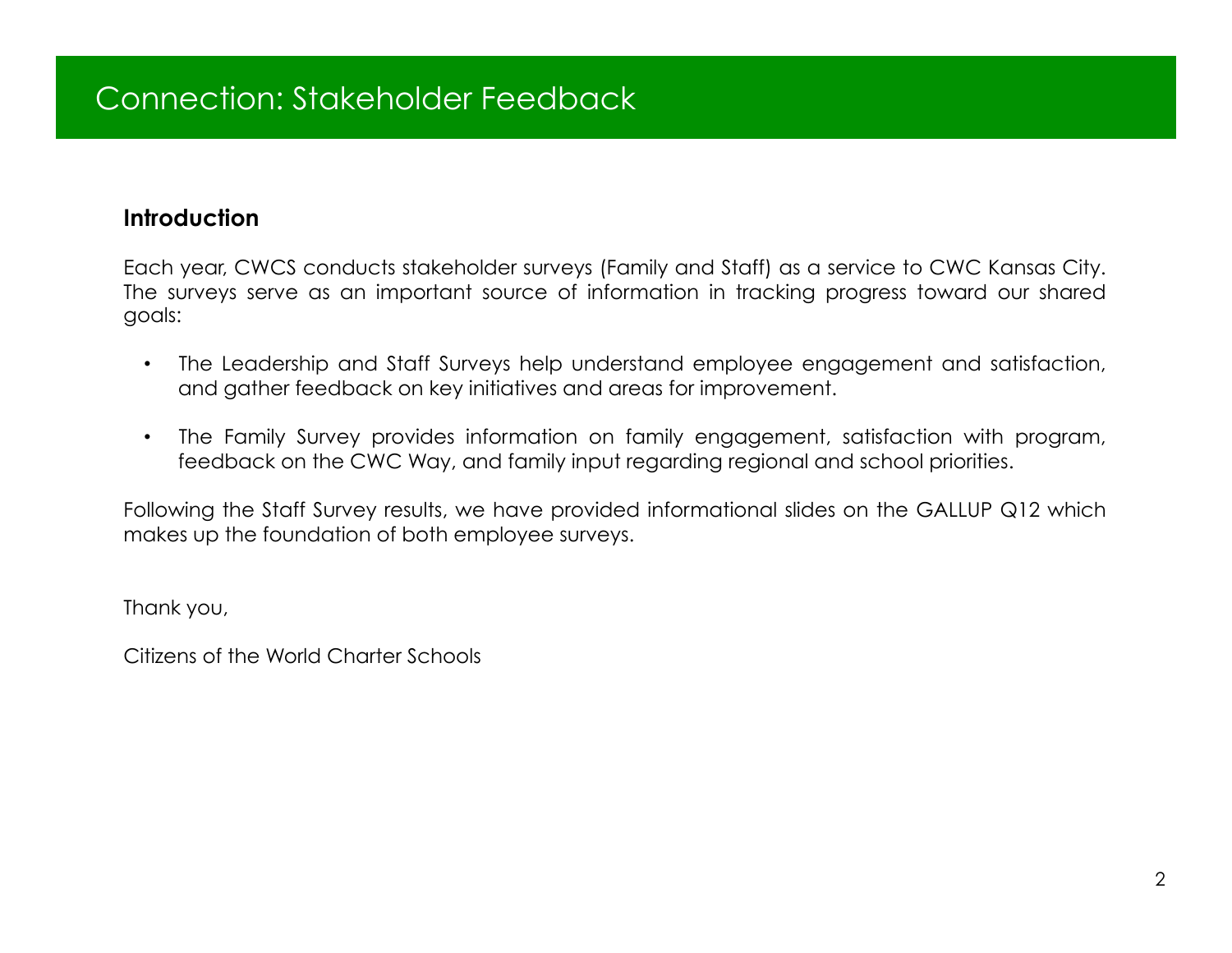**Summary of Results**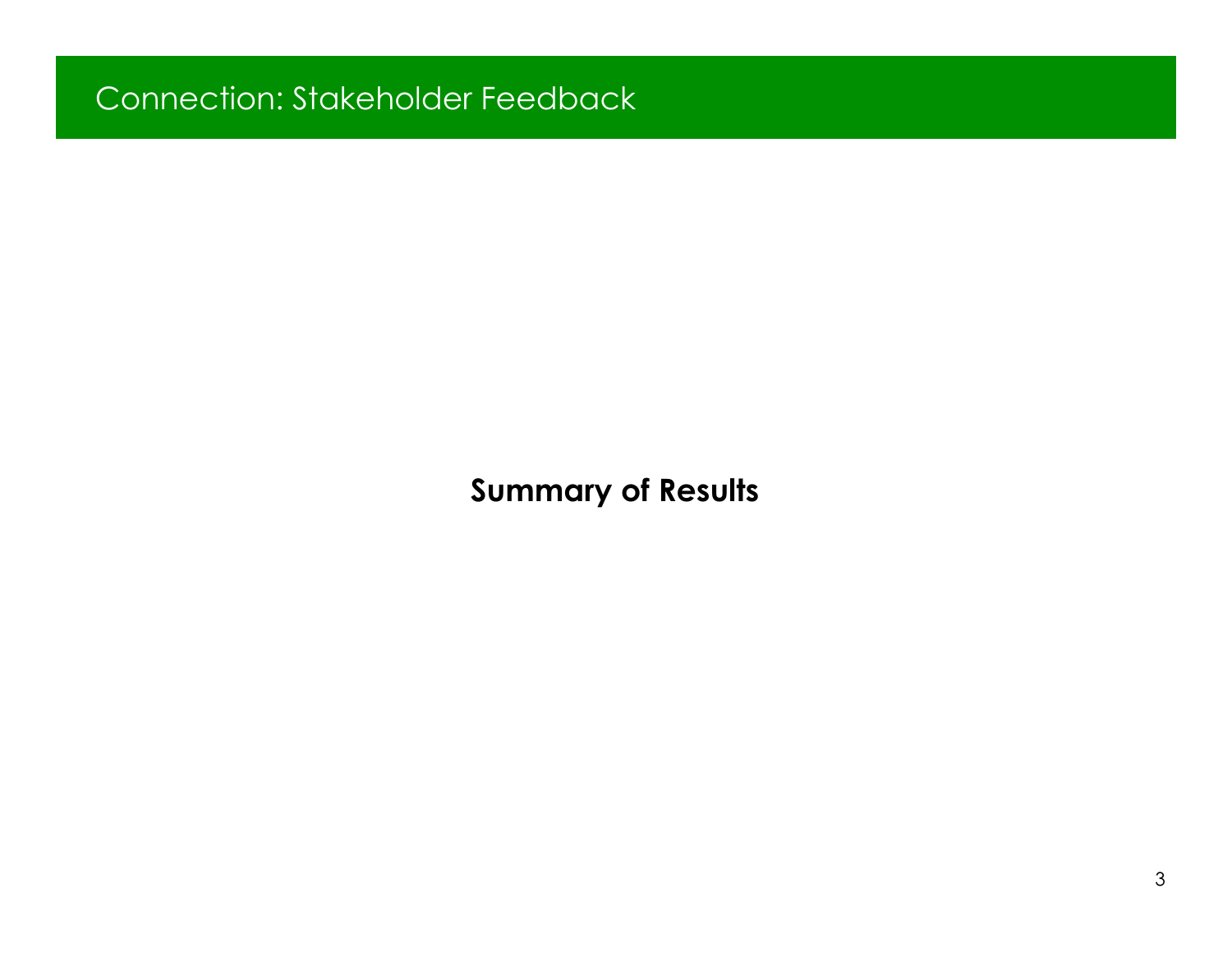| Overall                                  |               | <b>CWC Kansas City</b>                                                                                                                         |
|------------------------------------------|---------------|------------------------------------------------------------------------------------------------------------------------------------------------|
| Percentage Agree/Strongly Agree          | $17-18$ (+/-) |                                                                                                                                                |
| Family Survey questions related to       |               |                                                                                                                                                |
| I. CWC mission and values                | ---           |                                                                                                                                                |
| II. child's teacher                      |               |                                                                                                                                                |
| III. child's experience                  |               |                                                                                                                                                |
| IV. family participation and engagement  |               |                                                                                                                                                |
| V. overall school experience             |               |                                                                                                                                                |
| <b>Staff Survey questions related to</b> |               |                                                                                                                                                |
| I. D&I and SED                           | $(-)$         |                                                                                                                                                |
| II. school culture                       | $(-)$         | Highest gains year over year for questions<br>$\bullet$<br>related to Principal's role in realizing Core                                       |
| III. CWC Core Values                     | $(-)$         | <b>Values</b>                                                                                                                                  |
| IV. overall school experience            | $(-)$         | Declines year over year for a majority of<br>$\bullet$<br>questions, including those related to school<br>morale, and difference and inclusion |
|                                          |               |                                                                                                                                                |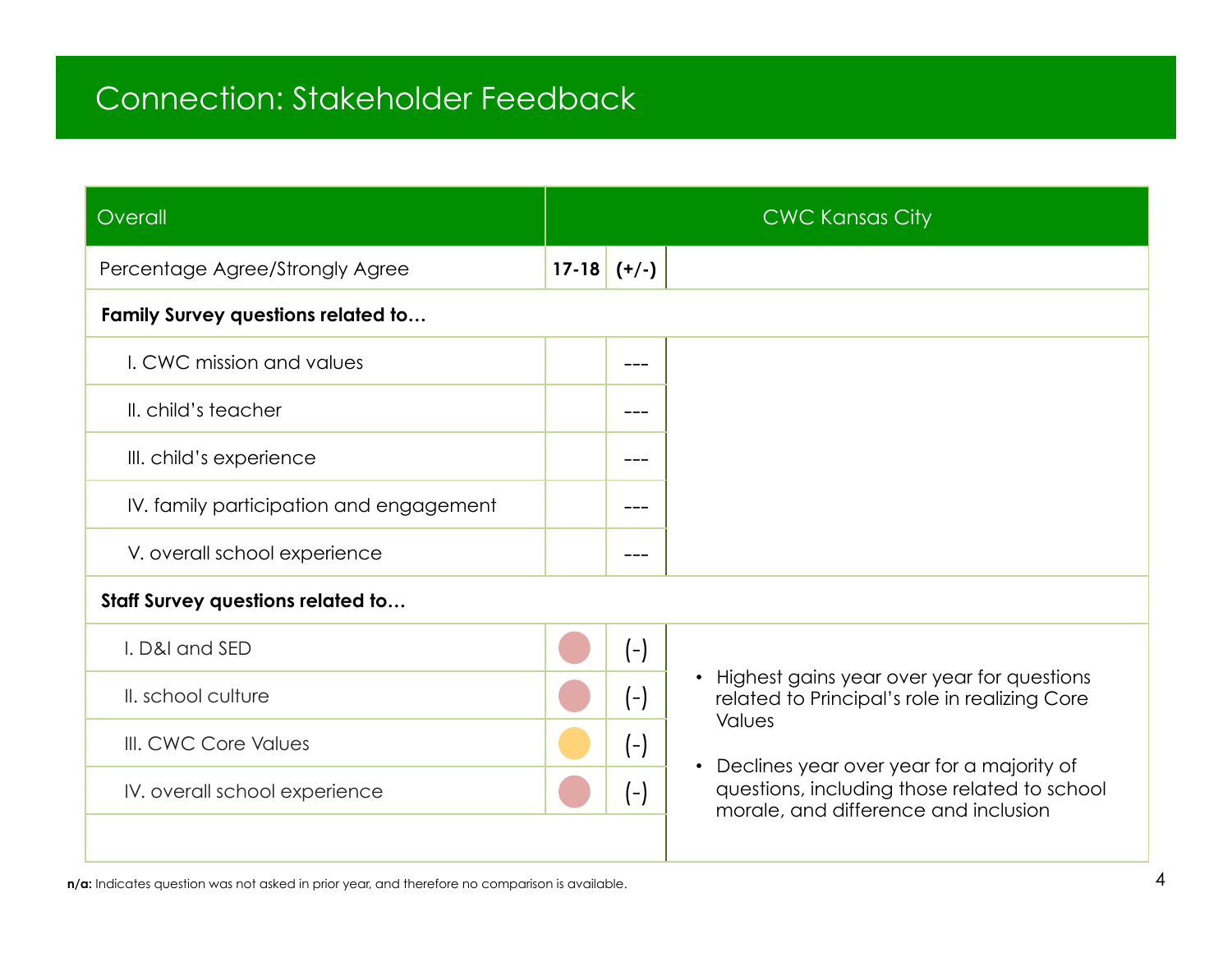**Detailed Results by Question**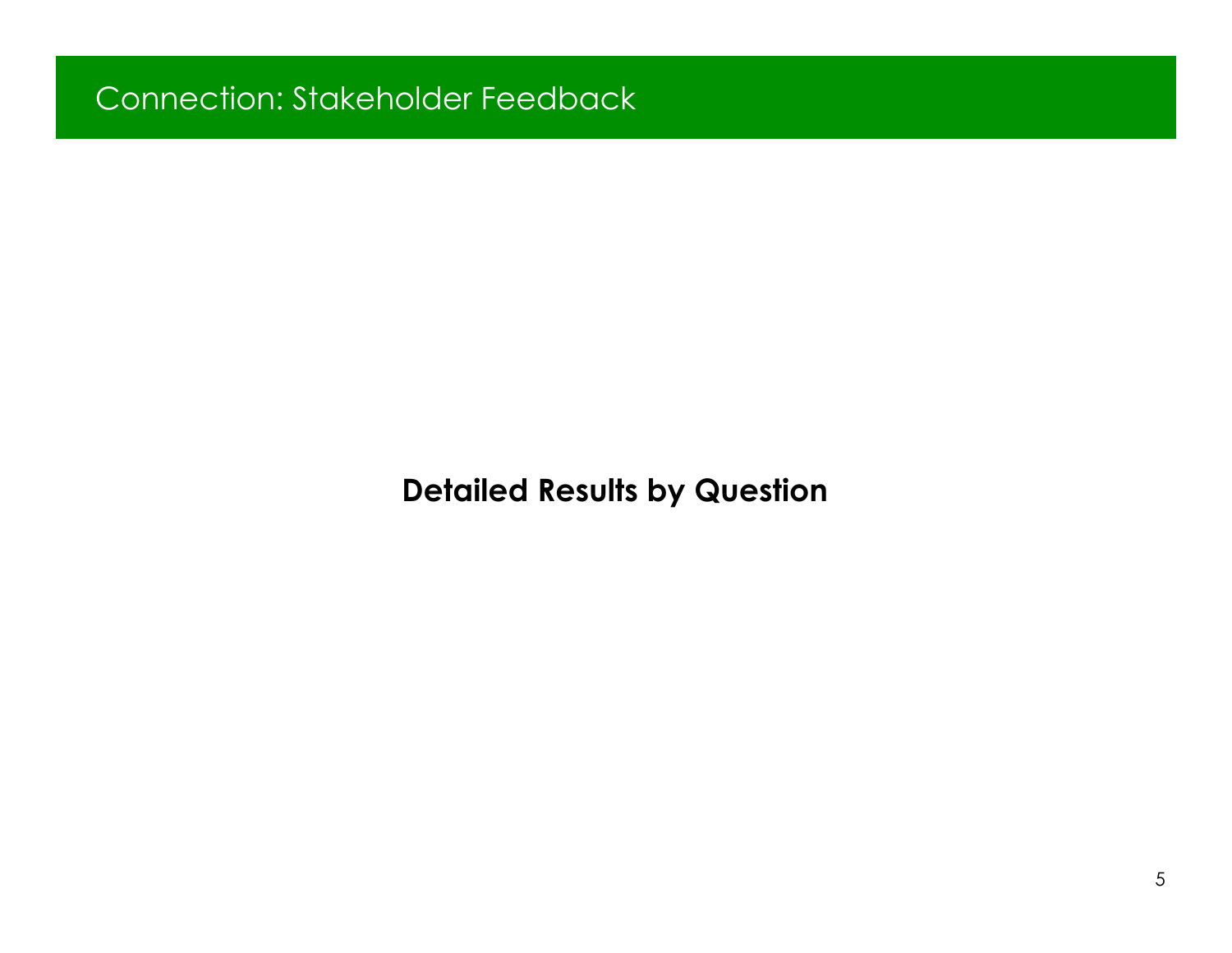| Staff Survey Results - Compared to Prior Year                                                                                     |         | <b>CWC Kansas City</b> |         |
|-----------------------------------------------------------------------------------------------------------------------------------|---------|------------------------|---------|
| Percentage Agree/Strongly Agree                                                                                                   | $16-17$ | $17 - 18$              | $(+/-)$ |
| I. Questions related to Difference & Inclusion and Social & Emotional Development                                                 |         |                        |         |
| a. My school values employees with varied backgrounds and experiences.                                                            | 79%     | 70%                    | $-9\%$  |
| b. I feel equipped to lead difficult conversations that arise in our diverse by design community.                                 | 58%     | 54%                    | $-4%$   |
| c. My co-workers possess the mindset that enables them to leverage difference and have<br>effective interactions with others.     | 37%     | 37%                    | 0%      |
| d. My school values the following diverse characteristics:                                                                        |         |                        |         |
| 1. Differences in life circumstances, such as caring for a sick loved one, a death in the<br>family, etc.                         | 68%     | 69%                    | $+1%$   |
| 2. Differences in employees' individual characteristics, such as race, gender, age, disability<br>status, family caregiver status | 79%     | 63%                    | $-16%$  |
| 3. Differences in cultural characteristics, such as religion, ethnic background, or life<br>experience.                           | 63%     | 59%                    | $-4%$   |
| 4. Differences in the way people approach problems.                                                                               | 47%     | 48%                    | $+1%$   |
|                                                                                                                                   |         |                        |         |
| Percentage of staff responding                                                                                                    | 100%    | 97%                    |         |
| Number of staff responding                                                                                                        | 19      | 28                     |         |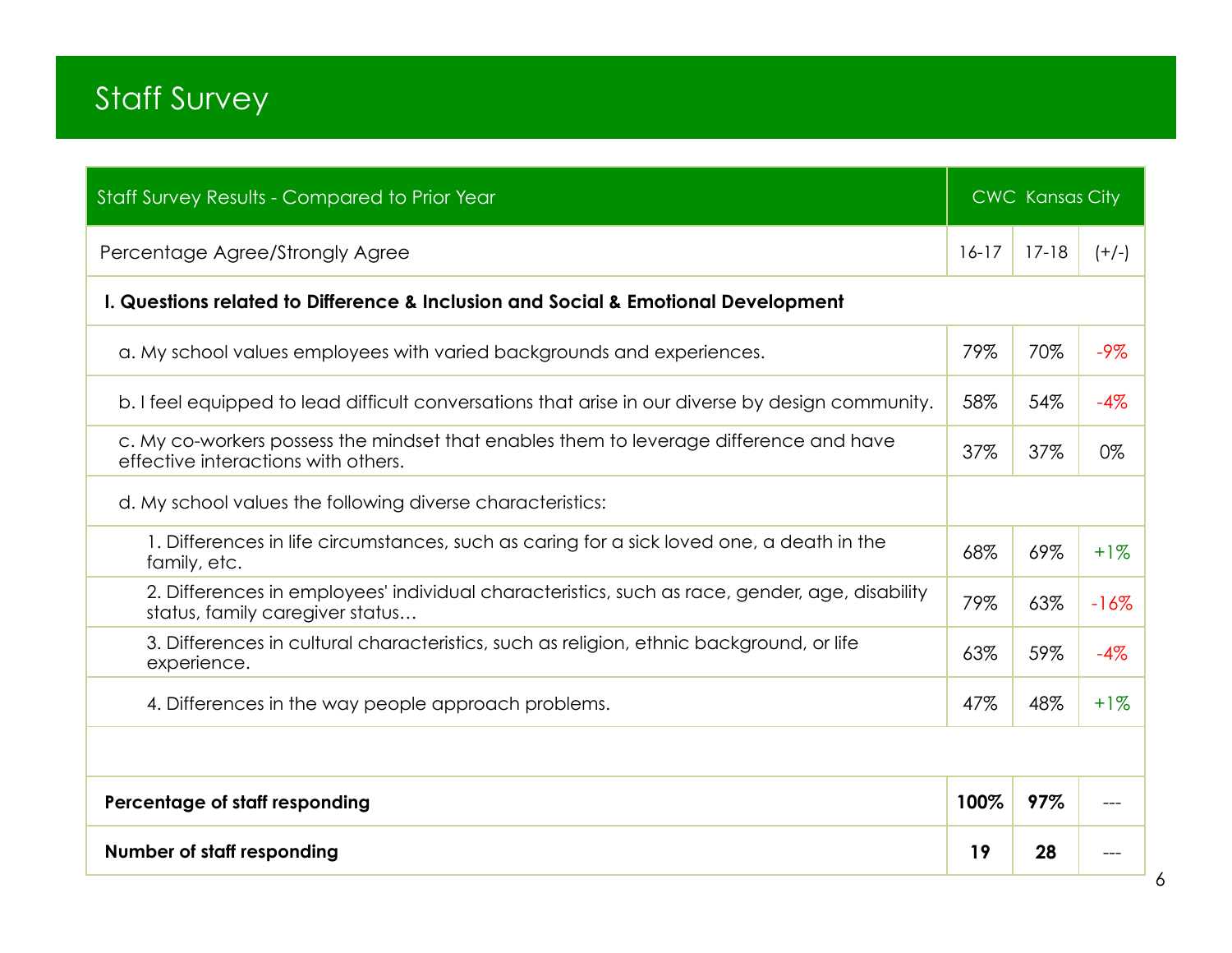| Staff Survey Results - Compared to Prior Year                                                |         | CWC Kansas City |            |
|----------------------------------------------------------------------------------------------|---------|-----------------|------------|
| Percentage Agree/Strongly Agree                                                              | $16-17$ | $17 - 18$       | $(+/-)$    |
| I. Questions related to Difference & Inclusion and Social & Emotional Development, continued |         |                 |            |
| e. I feel "_____" for my unique background and identity within the CWC community             |         |                 |            |
| 1deeply known                                                                                | 53%     | 48%             | $-4%$      |
| 2deeply valued                                                                               | 47%     | 37%             | $-10%$     |
| 3deeply affirmed                                                                             | 39%     | 35%             | $-4%$      |
| f. Social and emotional learning helps improve my instruction.                               | $---$   | 89%             | $n/\alpha$ |
| g. I feel proficient using social and emotional learning strategies.                         | ---     | 78%             | n/a        |
|                                                                                              |         |                 |            |
|                                                                                              |         |                 |            |
|                                                                                              |         |                 |            |
| Percentage of staff responding                                                               | 100%    | 97%             |            |
| Number of staff responding                                                                   | 19      | 28              |            |

**n/a:** Indicates question was not asked in prior year, and therefore no comparison is available.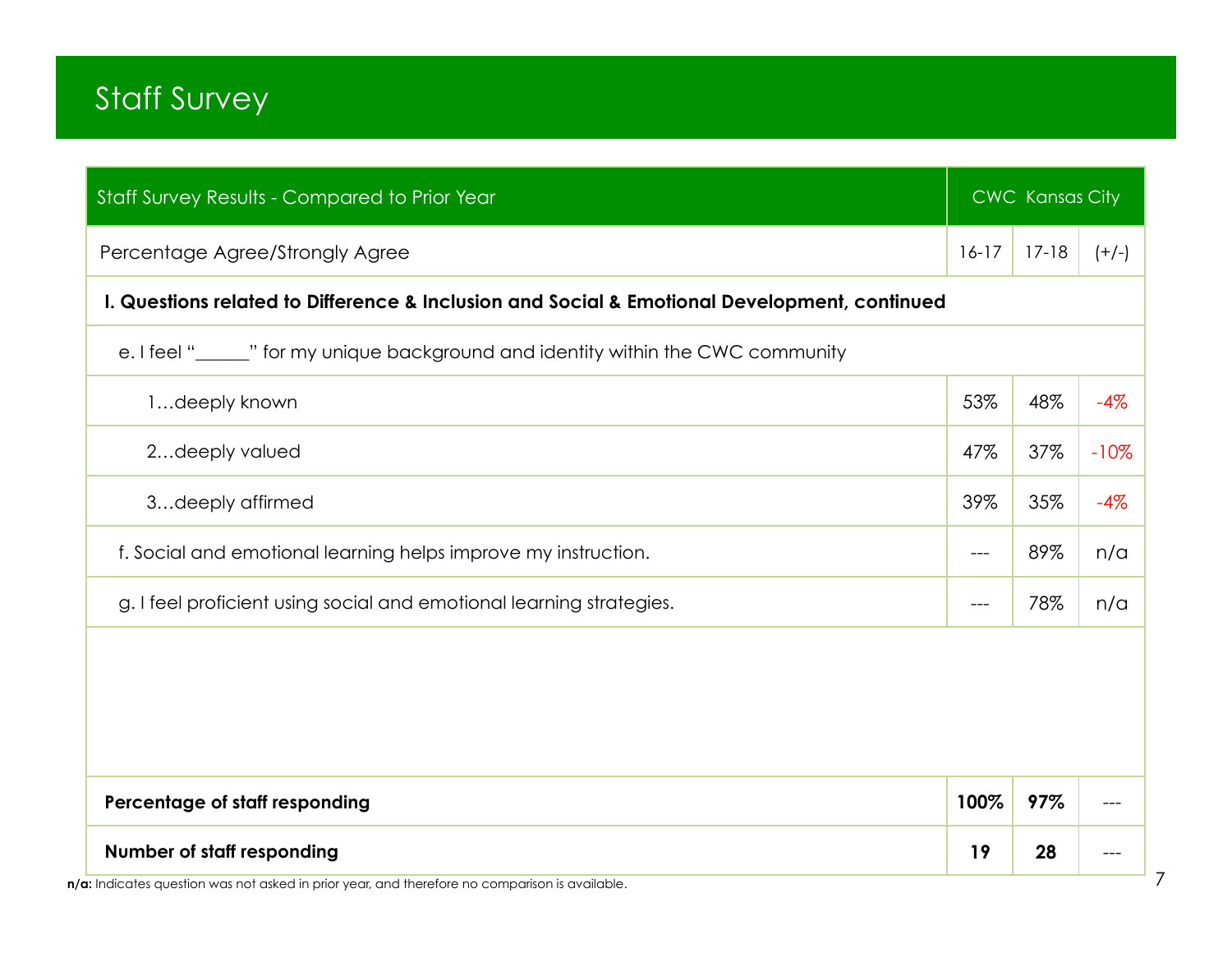| Staff Survey Results - Compared to Prior Year                                                                |         | <b>CWC Kansas City</b> |         |
|--------------------------------------------------------------------------------------------------------------|---------|------------------------|---------|
| Percentage Agree/Strongly Agree                                                                              | $16-17$ | $17-18$                | $(+/-)$ |
| II. Questions related to school culture                                                                      |         |                        |         |
| a. My Principal provides me with respectful direct feedback on my performance.                               | 72%     | 81%                    | $+9%$   |
| b. The morale of our Regional Support Office (RSO) is high.                                                  | 78%     | 73%                    | $-5%$   |
| c. The Principal communicates information on-time and in a way that deepens my<br>understanding of our work. | 68%     | 59%                    | $-9%$   |
| d. I would recommend CWC as a great place to work to friends and other contacts.                             | 68%     | 58%                    | $-11%$  |
| e. The morale of our school leadership team is high.                                                         | 53%     | 38%                    | $-14%$  |
| f. The morale of our teachers is high.                                                                       | 37%     | 33%                    | $-4%$   |
|                                                                                                              |         |                        |         |
| Percentage of staff responding                                                                               | 100%    | 97%                    |         |
| Number of staff responding                                                                                   | 19      | 28                     |         |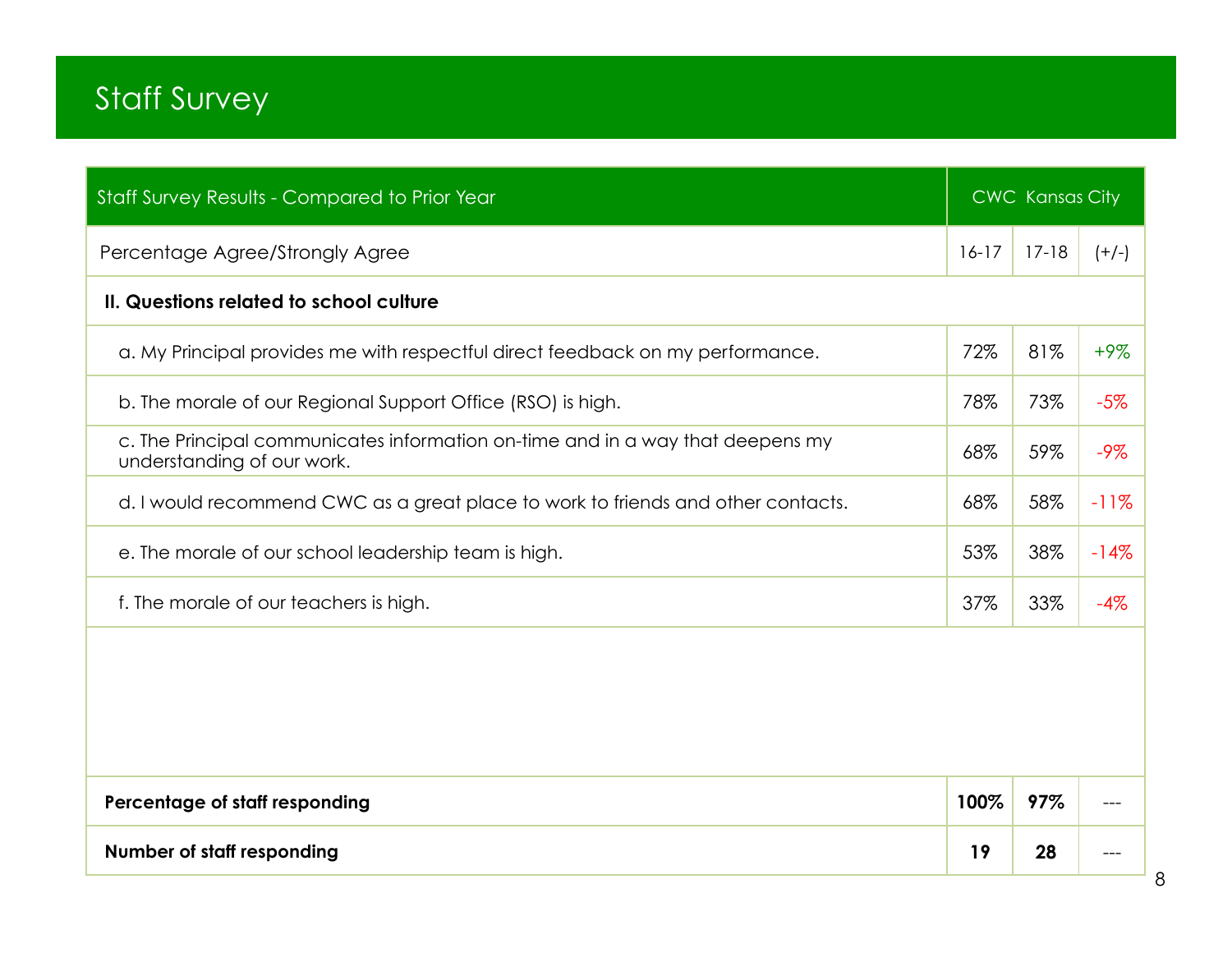| <b>Staff Survey Results - Compared to Prior Year</b>                                                                 |         | <b>CWC Kansas City</b> |         |
|----------------------------------------------------------------------------------------------------------------------|---------|------------------------|---------|
| Percentage Agree/Strongly Agree                                                                                      | $16-17$ | $17 - 18$              | $(+/-)$ |
| III. Questions related to CWC Core Values                                                                            |         |                        |         |
| a. My Principal models and demonstrates the CWC Core Values:                                                         |         |                        |         |
| 1. Authenticity. We are our true selves in this work, and we are candid.                                             | 82%     | 88%                    | $+6%$   |
| 2. Diversity. We are better and stronger because of our differences.                                                 | 72%     | 85%                    | $+13%$  |
| 3. Excellence. We demand lasting quality.                                                                            | 72%     | 78%                    | $+6%$   |
| 4. Community. We care deeply about people. We share and build partnerships. We<br>celebrate, laugh, & seek joy, even | 89%     | 74%                    | $-15%$  |
| 5. Change. We welcome the unknown, embracing the unexpected & new. We adapt to<br>meet ever-changing times.          | 78%     | 67%                    | $-11%$  |
|                                                                                                                      |         |                        |         |
|                                                                                                                      |         |                        |         |
| Percentage of staff responding                                                                                       | 100%    | 97%                    |         |
| Number of staff responding                                                                                           | 19      | 28                     |         |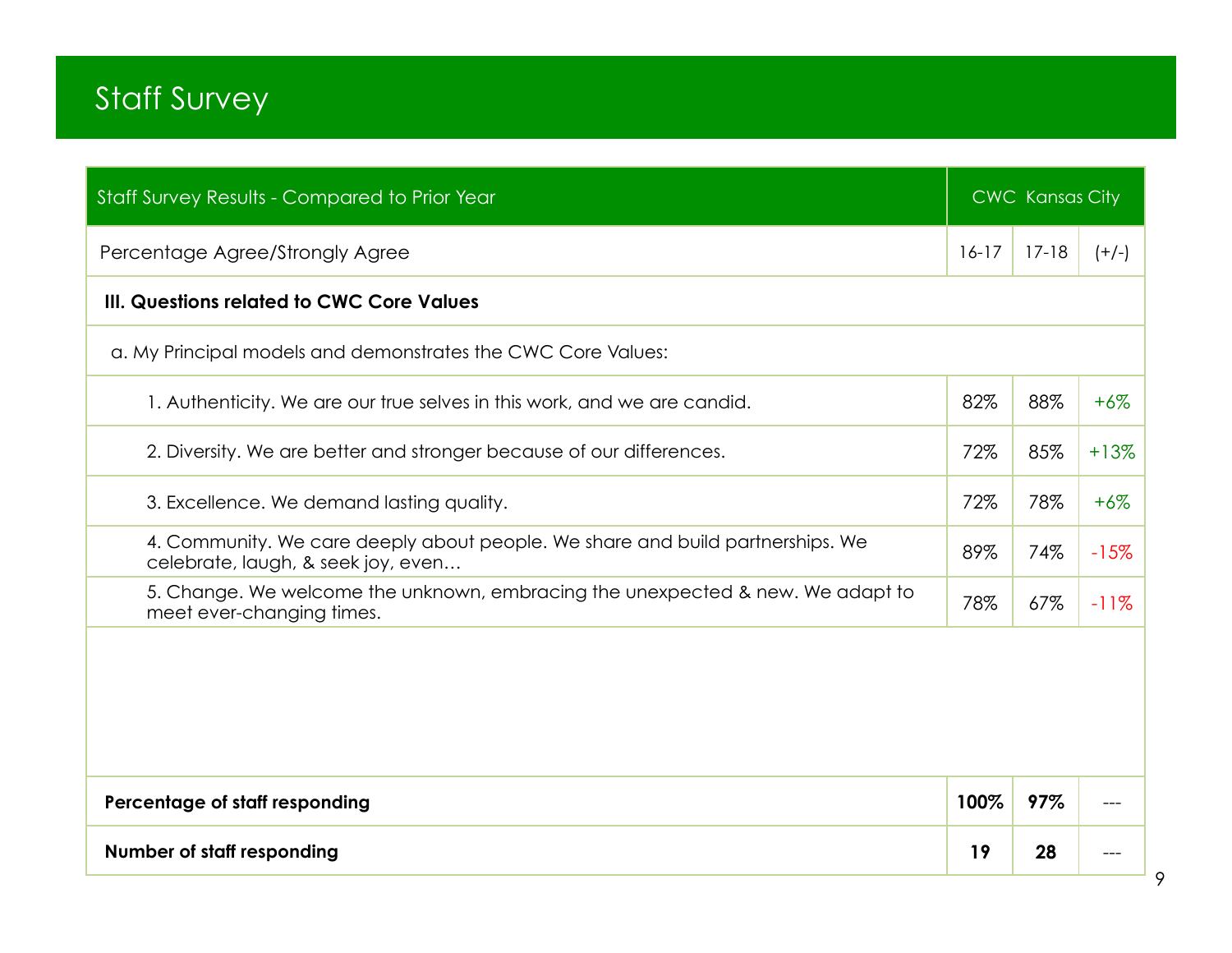| Staff Survey Results - Compared to Prior Year                                                                        |         | <b>CWC Kansas City</b> |         |
|----------------------------------------------------------------------------------------------------------------------|---------|------------------------|---------|
| Percentage Agree/Strongly Agree                                                                                      | $16-17$ | $17 - 18$              | $(+/-)$ |
| III. Questions related to CWC Core Values, continued                                                                 |         |                        |         |
| b. CWC is realizing its Core Values of:                                                                              |         |                        |         |
| 1. Change. We welcome the unknown, embracing the unexpected & new. We adapt to<br>meet ever-changing times.          | 79%     | 74%                    | $-5%$   |
| 2. Diversity. We are better and stronger because of our differences.                                                 | 68%     | 67%                    | $-2\%$  |
| 3. Authenticity. We are our true selves in this work, and we are candid.                                             | 68%     | 62%                    | $-7%$   |
| 4. Excellence. We demand lasting quality.                                                                            | 68%     | 56%                    | $-13%$  |
| 5. Community. We care deeply about people. We share and build partnerships. We<br>celebrate, laugh, & seek joy, even | 84%     | 56%                    | $-29%$  |
|                                                                                                                      |         |                        |         |
|                                                                                                                      |         |                        |         |
|                                                                                                                      |         |                        |         |
| Percentage of staff responding                                                                                       | 100%    | 97%                    |         |
| Number of staff responding                                                                                           | 19      | 28                     |         |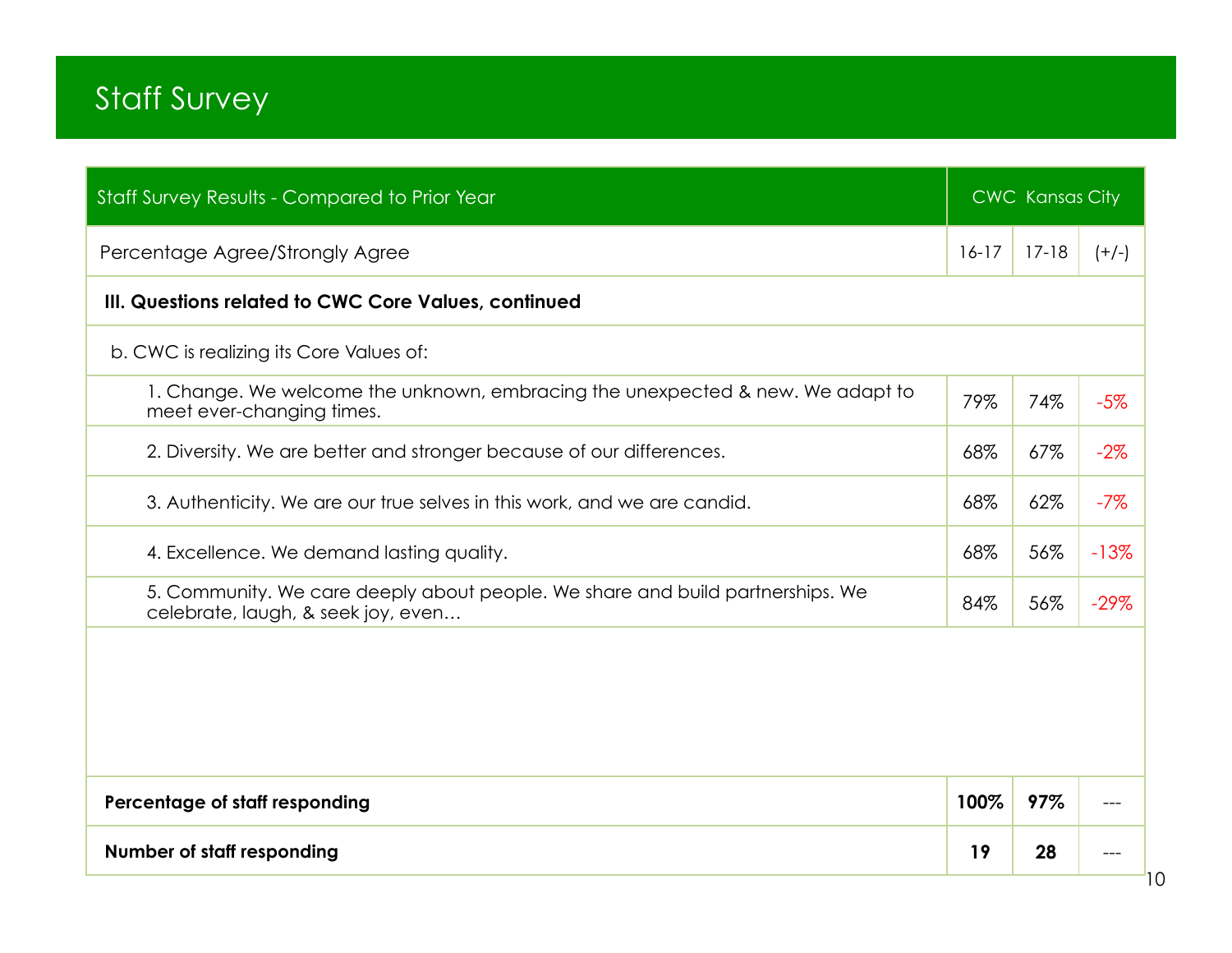| Staff Survey Results - Compared to Prior Year                                                           |         | <b>CWC Kansas City</b> |         |  |
|---------------------------------------------------------------------------------------------------------|---------|------------------------|---------|--|
| Percentage Agree/Strongly Agree                                                                         | $16-17$ | $17-18$                | $(+/-)$ |  |
| IV. Questions related to overall school experience                                                      |         |                        |         |  |
| a. I can clearly articulate the CWC learning program.                                                   | $---$   | 67%                    | n/a     |  |
| b. My school is headed in the right direction.                                                          | ---     | 63%                    | n/a     |  |
| c. My school and our staff effectively serve the needs of all students.                                 | 53%     | 37%                    | $-16%$  |  |
| d. In the past 12 months, I have thought about leaving CWC for another employment opportunity because:* |         |                        |         |  |
| 1.  CWC does not value employees with varied background and experiences.                                | $6\%$   | 11%                    | $+6%$   |  |
| 2.  I am not happy in my role.                                                                          | 44%     | 26%                    | $-19%$  |  |
| 3. there are no opportunities for professional advancement.                                             | 22%     | 26%                    | $+4%$   |  |
| 4.  I am not happy with my school.                                                                      | 22%     | 37%                    | $+15%$  |  |
| $5.$ other                                                                                              | 36%     | 35%                    | $-1\%$  |  |
| Percentage of staff responding                                                                          | 100%    | 97%                    |         |  |
| Number of staff responding                                                                              | 19      | 28                     |         |  |

n/a: Indicates question was not asked in prior year, and therefore no comparison is available. \*(+) indicates less improvement and a (-) indicates more improvement.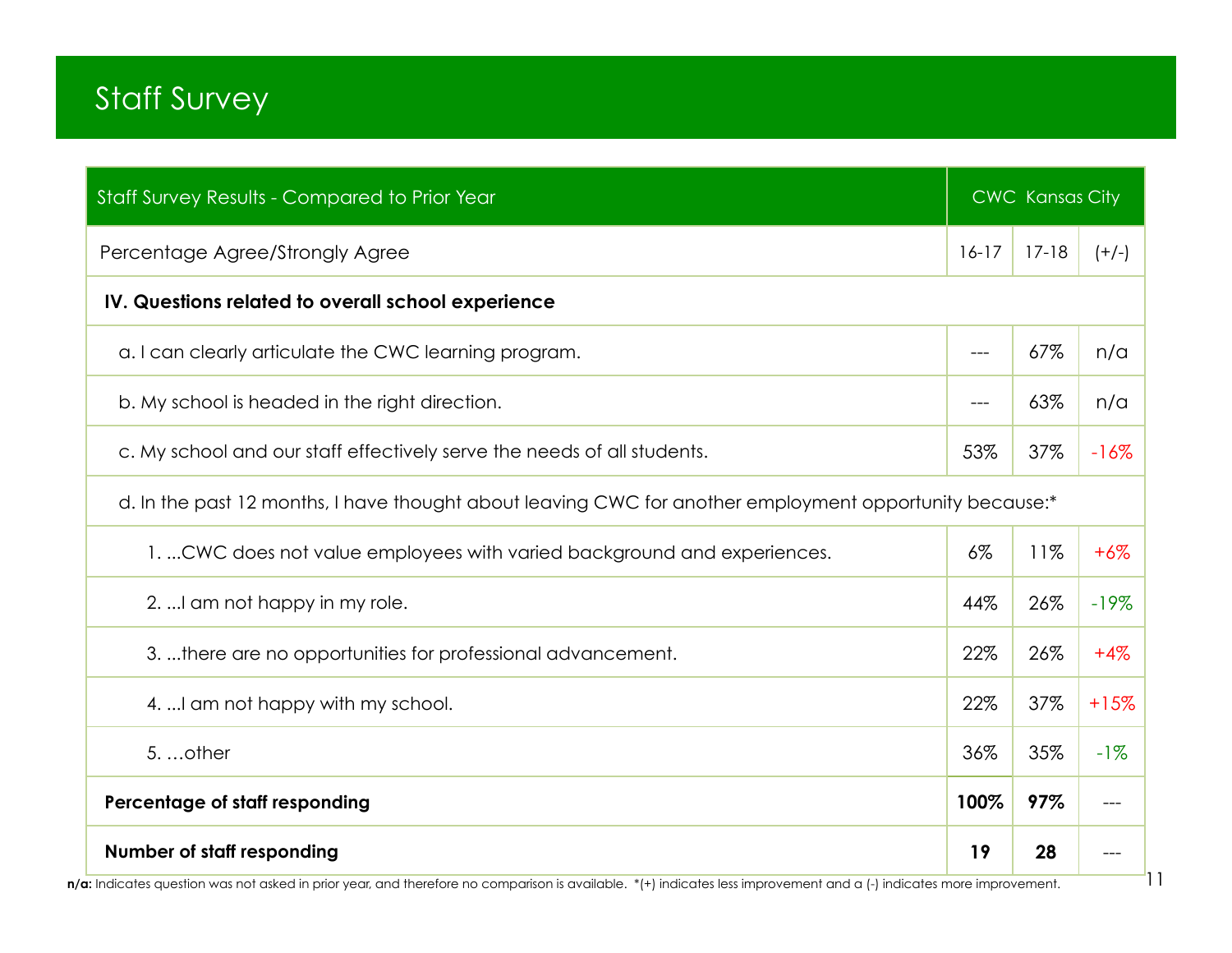# Staff Survey: Q<sup>12</sup>, employee engagement

| Staff Survey Results - Compared to Prior Year                                 |         | <b>CWC Kansas City</b> |         |
|-------------------------------------------------------------------------------|---------|------------------------|---------|
|                                                                               | $16-17$ | $17 - 18$              | $(+/-)$ |
| <b>Base camp: What do I get?</b>                                              | 58%     | 67%                    | $+9%$   |
| a. I know what is expected of me at my school.                                | 58%     | 70%                    | $+12%$  |
| b. I have the materials and equipment to do my job correctly.                 | 58%     | 63%                    | $+5%$   |
|                                                                               |         |                        |         |
| Camp 1: What do I give?                                                       | 67%     | 67%                    | 0%      |
| a. My manager or someone at my school cares about me as a person.             | 89%     | 89%                    | 0%      |
| b. Someone at my work encourages my development.                              | 63%     | 77%                    | 14%     |
| c. At work, I have the opportunity to do what I do best, every day.           | 58%     | 70%                    | 12%     |
| d. In the last 7 days, I received recognition/praise for good work.           | 58%     | 63%                    | $5\%$   |
|                                                                               |         |                        |         |
| Camp 2: Do I belong here?                                                     | 77%     | 62%                    | $-16%$  |
| a. The mission and purpose of CWC make me feel my job is important.           | 100%    | 81%                    | $-19%$  |
| b. At work, my opinions count.                                                | 83%     | 74%                    | $-9\%$  |
| c. My co-workers are committed to doing quality work.                         | 79%     | 67%                    | $-12%$  |
| d. I have a best friend at work.                                              | 47%     | 44%                    | $-3\%$  |
|                                                                               |         |                        |         |
| Camp 3: How can we all grow?                                                  | 76%     | 67%                    | $-10%$  |
| This year, I have had opportunities to grow personally and/or professionally. | 89%     | 70%                    | $-19%$  |
| In the last six months, someone at work has talked to me about my progress.   | 63%     | 67%                    | $+4%$   |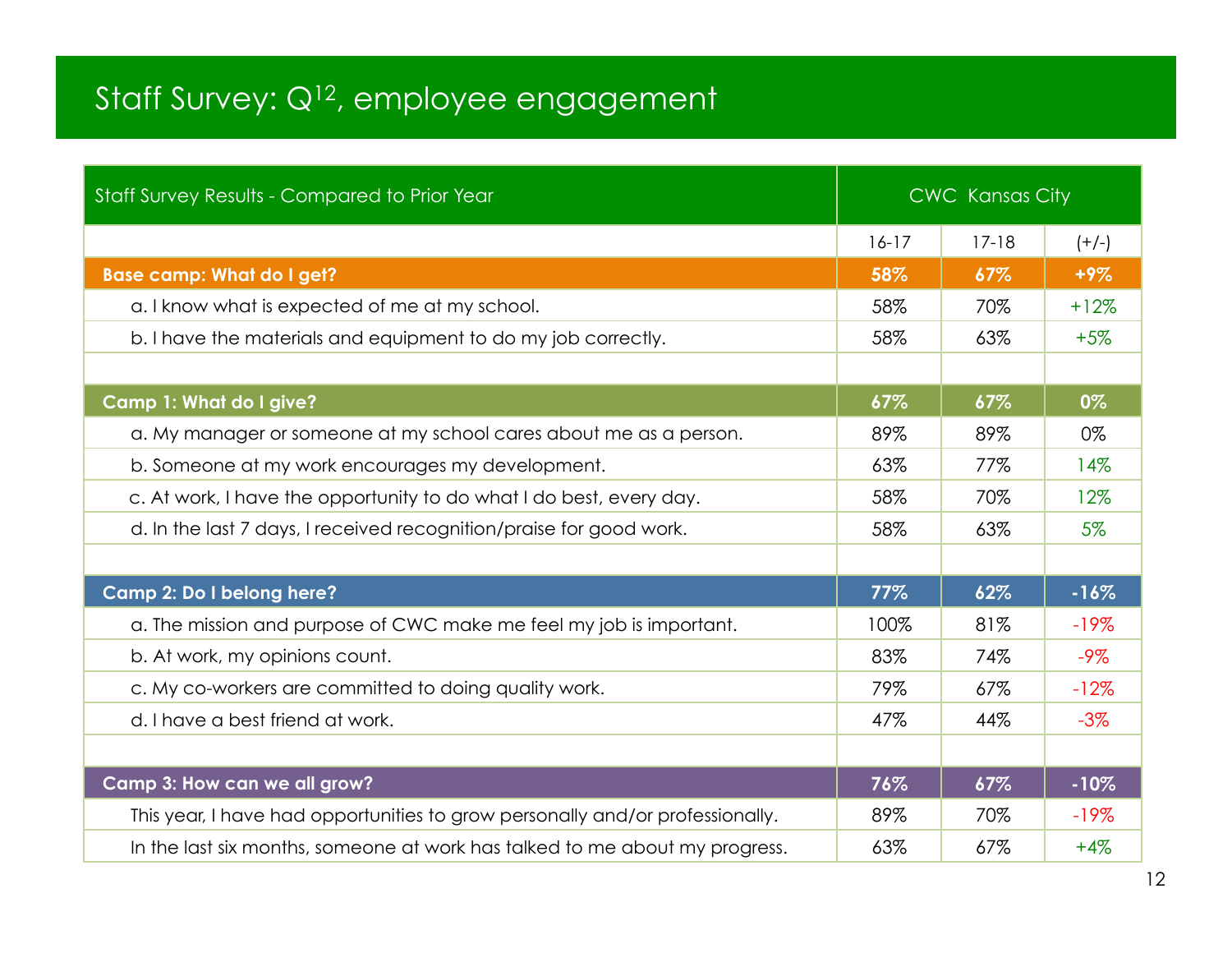**Additional Staff Results by Self-Reported Racial/Ethnic Group**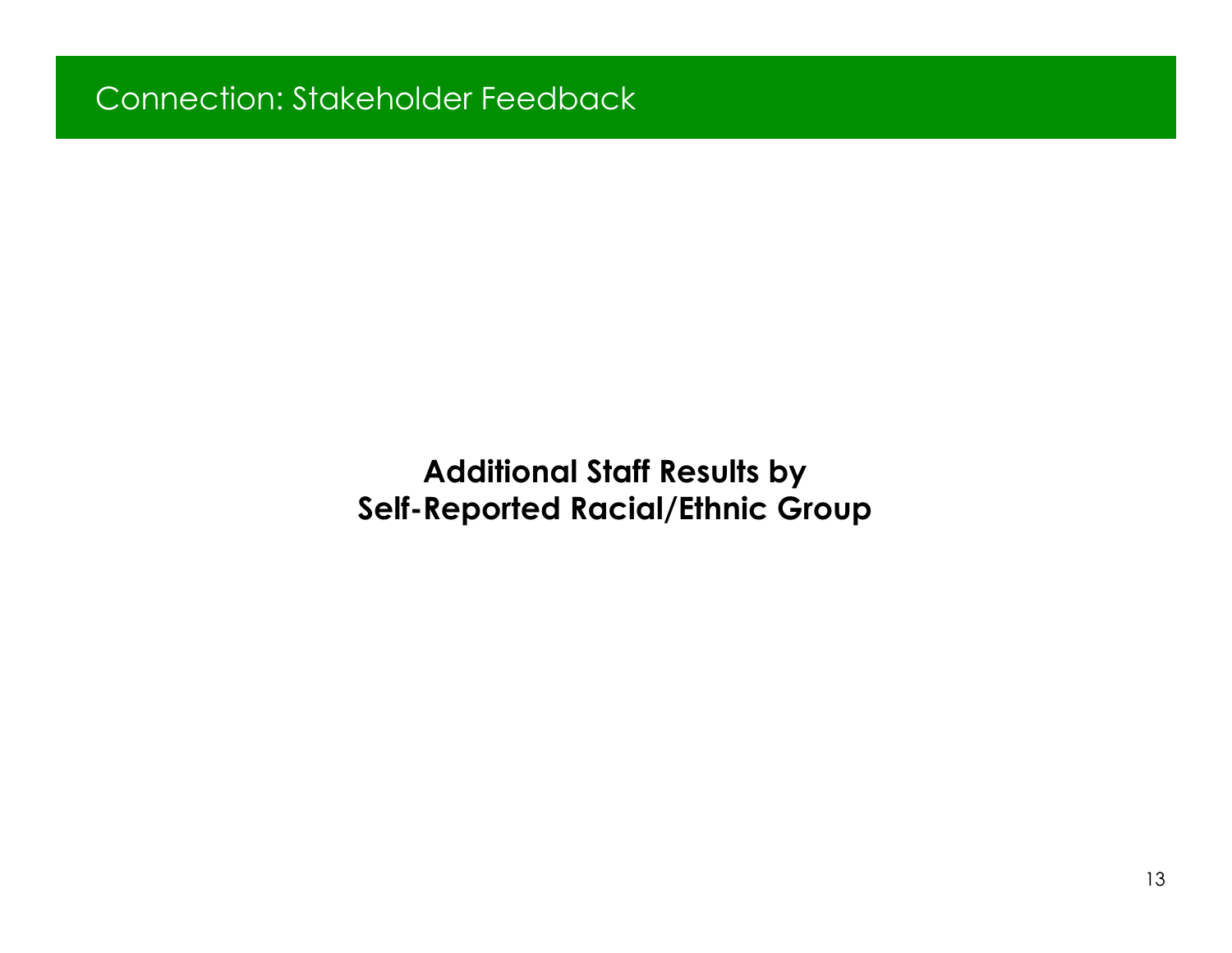#### Summary of Staff Results - Comparison by Racial/Ethnic Group

| Questions with significant variances in Percentage that Agree/Strongly Agree       |           | <b>CWC Kansas City</b> |         |  |
|------------------------------------------------------------------------------------|-----------|------------------------|---------|--|
|                                                                                    | Caucasian | African<br>American    | $(+/-)$ |  |
| Difference & Inclusion and Social & Emotional Development                          |           |                        |         |  |
| My school values the following diverse characteristics:                            |           |                        |         |  |
| a. Differences in employees' individual characteristics, such as race, gender, age | 82%       | 38%                    | $-45%$  |  |
| b. Differences in cultural characteristics, such as religion, ethnic background    | 76%       | 38%                    | $-39%$  |  |
| c. My school values employees with varied backgrounds and experiences.             | 82%       | 50%                    | $-32%$  |  |
| d. Social and emotional learning helps improve my instruction.                     | 100%      | 75%                    | $-25%$  |  |
| <b>School Culture</b>                                                              |           |                        |         |  |
| e. My Principal provides me with respectful direct feedback on my performance.     | 76%       | 100%                   | $+24%$  |  |
| f. Principal communicates info. on-time and deepens my understanding of our work.  | 53%       | 75%                    | $+22%$  |  |
| <b>CWC Core Values</b>                                                             |           |                        |         |  |
| CWC is realizing its Core Values of:                                               |           |                        |         |  |
| g. Excellence. We demand lasting quality.                                          | 47%       | 88%                    | $+40%$  |  |
| h. Diversity. We are better and stronger because of our differences.               | 82%       | 50%                    | $-32%$  |  |
| My Principal models and demonstrates the CWC Core Values of:                       |           |                        |         |  |
| j. Excellence. We demand lasting quality.                                          | 76%       | 100%                   | $+24%$  |  |
| k. Change. We welcome the unknown, embracing the unexpected and new                | 65%       | 88%                    | $+23%$  |  |
| <b>Overall School Experience</b>                                                   |           |                        |         |  |
| mI thought about leaving CWC b/cno opportunities for professional advancement.     | 47%       | 13%                    | $-35%$  |  |
| n. I can clearly articulate the CWC learning program.                              | 76%       | 50%                    | $-26%$  |  |
| Number of staff that self-reported a specific racial/ethnic group*                 | 18        | 8                      | $---$   |  |

**\***Two Staff respondents selected "Prefer Not to Answer"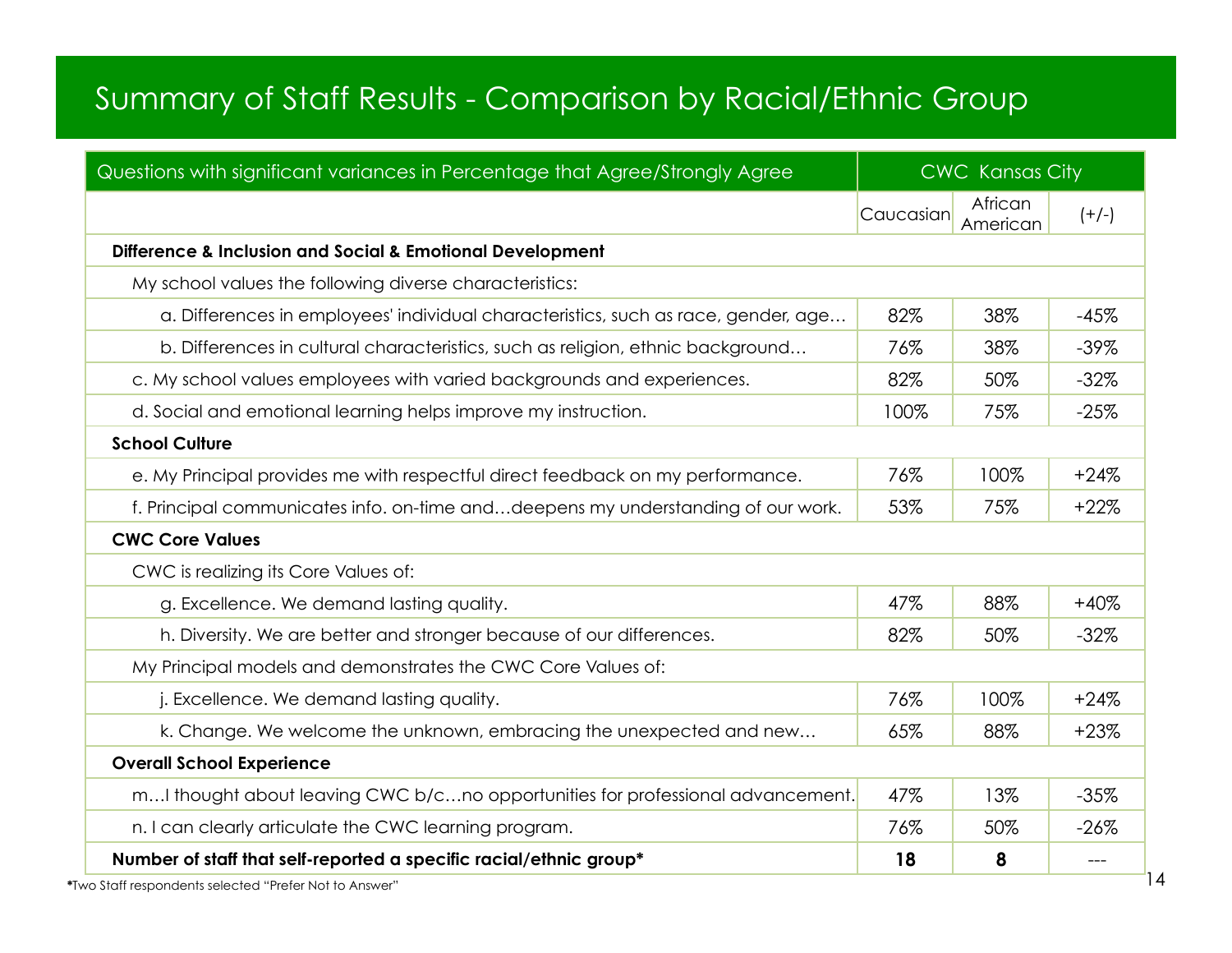#### **Why GALLUP?**

Employee surveys often measure employee happiness, role satisfaction, and satisfaction with their company on the whole. We find these types of surveys to be limiting in depth, scope, and sometimes, reliability of results, and therefore action plans that intend to be responsive to the data collected are too often not aligned to the true challenges to employee feedback.

At CWC, we have selected the GALLUP  $Q^{12}$  ( $Q^{12}$ ) as the core of our staff and leadership surveys. Below, we have provided some of the key reasons why we selected the  $Q^{12}$ :

- The  $Q^{12}$  is a researched, proven tool to understanding engagement. In each of the four main categories, managers can rely on GALLUP's internal research to develop understanding of the results, therefore the results are highly actionable.
- The  $Q^{12}$ 's measure of engagement effectively predicts key business outcomes, in the expected direction (e.g., poor scores predict poor outcomes).
- The  $Q^{12}$  provides a method for measuring employee beliefs related to satisfaction, loyalty, and pride, and maps these beliefs within an individuals' hierarchy of need in the workplace. At CWC, this proves to be a powerful tool in assessing adult culture, and aligns well with the foundational elements of the CWC Way.

Note: Material related to the GALLUP Q12 has been taken in part and whole from First, Break All the Rules, by Marcus Buckingham & Curt Coffman.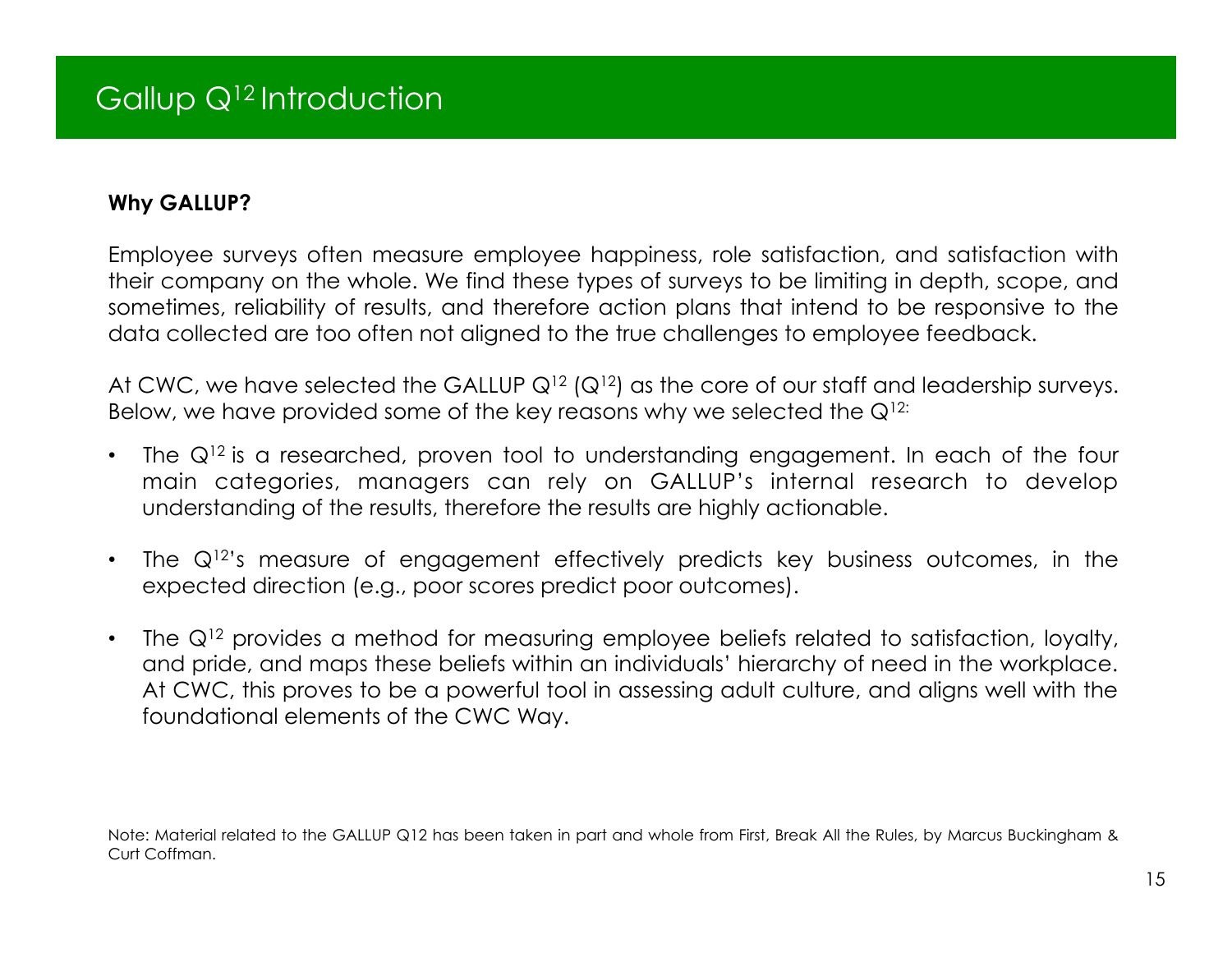The  $Q^{12}$  is organized by camps. Each camp represents employee engagement level. The goal is that employees respond favorably to questions in all camps.